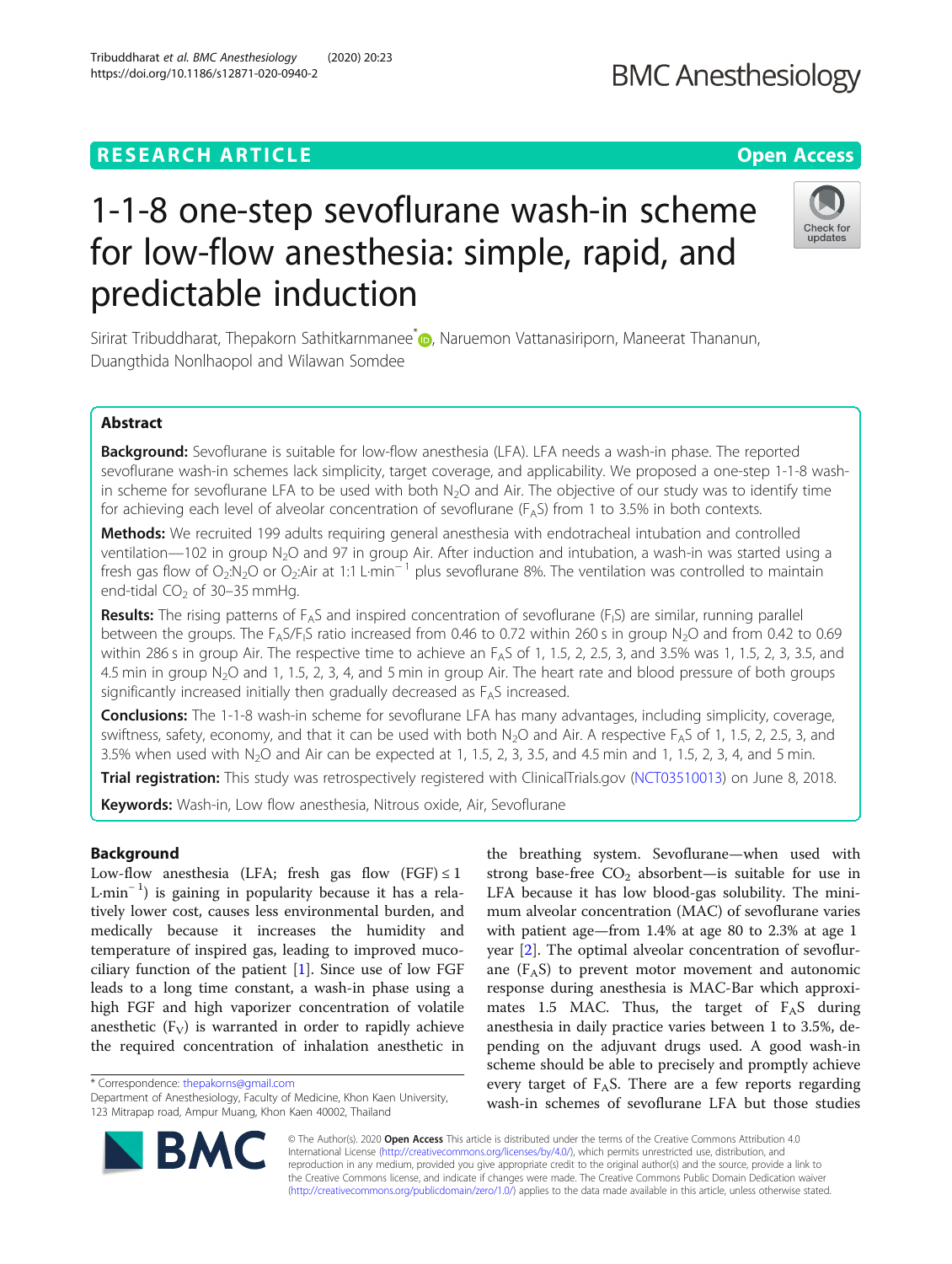achieved only one or two targets of  $F_A S$  [\[3](#page-6-0)–[5\]](#page-6-0). In highly developed healthcare areas—where an anesthetic gas monitor is placed in every operating theatre—a wash-in scheme would be unnecessary. By contrast, in less developed areas where anesthetic gas monitors are rare or nonexistent, a precise and reliable wash-in scheme is mandatory for sevoflurane LFA. Since the carrier gases used in anesthesia comprise both  $O_2$  plus N<sub>2</sub>O and  $O_2$ plus Air, we propose a simple one-step 1-1-8 wash-in scheme for sevoflurane LFA using FGF of  $2$  L·min<sup>-1</sup> by combining O<sub>2</sub> with N<sub>2</sub>O or Air at 1:1 L·min<sup>-1</sup> and a F<sub>V</sub> of sevoflurane ( $F_VS$ ) 8%, which can be used to estimate the time to achieve each  $F_A S$  in daily practice. The hypothesis is that this scheme can precisely and promptly achieve every  $F_A S$  from 1 to 3.5% within 5 min.

The primary outcome of the current study was the time to achieve a  $F_A S$  of 1, 1.5, 2, 2.5, 3, and 3.5% in both contexts. The secondary outcomes were to identify the changes in heart rate and blood pressure during wash-in.

# Methods

The current study was approved by the Khon Kaen University Ethics Committee in Human Research (HE601228) and was registered with ClinicalTrials.gov (NCT03510013). The study was conducted in accordance with Declaration of Helsinki and the ICH GCP. All participants gave written informed consent before being recruited into the study.

This was a prospective, descriptive study. We aimed to recruit two groups of patients: group  $N_2O$  and group Air. We calculated the sample size from a pilot study on 20 patients, which identified a standard deviation of 40 s at an  $F_A S$  of 3.5%. With the total width of the expected confidence interval of 16 s, and a significance criterion of 0.05, the total number of patients required was 96. The inclusion criteria were adult patients, between 18 and 64, with an American Society of Anesthesiologists (ASA) physical status of 1–2, undergoing elective surgery under general anesthesia at Srinagarind Hospital, Khon Kaen University, Khon Kaen, Thailand. The exclusion criteria were patients with a BMI >  $30 \text{ kg} \cdot \text{m}^{-2}$ ; a contraindication for  $N_2O$  or succinylcholine; having pulmonary or cardiac disease; or, being pregnant.

All patients received standard intra-operative anesthetic monitoring and care. The monitoring included electrocardiogram, pulse oximetry, non-invasive blood pressure measurement, capnography, and MAC value. The anesthetic machine—with an integrated anesthetic gas analyzer used in this study was the Dräger Primus (Dräger AG, Lübeck, Germany). We used a standard circle circuit with Litholyme as the  $CO<sub>2</sub>$  absorbent. Heart rate and blood pressure were recorded as baseline parameters before induction of anesthesia. After pre-oxygenation for 3 min, each patient was

premedicated with fentanyl  $1-2 \mu g \cdot kg^{-1}$ , then propofol  $2 \text{ mg} \cdot \text{kg}^{-1}$  was given as the induction agent. Endotracheal intubation was facilitated with succinylcholine 1.5 mg·kg<sup>−</sup> <sup>1</sup> . After a correct endotracheal tube position was confirmed, cisatracurium  $0.15$  mg⋅kg<sup>-1</sup> was given.

# Group  $N_2O$

The ventilation was controlled using  $O_2:N_2O$  at 1:1 L·min<sup>-1</sup> and F<sub>V</sub>S of 8%. The ventilator was set at volume-control with an inspiratory:expiratory (I:E) ratio of 1:2, a positive end-expiratory pressure (PEEP) of 0, and a tidal volume of  $8 \text{ mL} \cdot \text{kg}^{-1}$  with a respiratory rate of 12 min<sup>−</sup> <sup>1</sup> —which was adjusted periodically to achieve an end-tidal  $CO<sub>2</sub>$  of 30–35 mmHg. The times to achieve a respective  $F_A S$  of 1, 1.5, 2, 2.5, 3, and 3.5% were recorded as the primary outcome. The inspired concentration of sevoflurane  $(F_1S)$ , heart rate, and blood pressure at each  $F_A S$  were recorded as the secondary outcomes. When the  $F_A S$  reached 3.5%, the FGF was reduced to 1 L·min<sup>-1</sup> and the F<sub>V</sub>S readjusted at the discretion of the attending anesthesiologist. Surgery started after completion of recording the study parameters.

#### Group air

The same procedure was used except using  $O_2$ :Air at 1: 1 L·min<sup>-1</sup> and F<sub>V</sub>S of 8%.

## Statistical analysis

Continuous data were presented as means ± standard deviation (SD) while categorical data were presented as numbers (%). The primary outcomes were presented as means ± SD with a 95% confidence interval (CI). The secondary outcomes (viz., heart rate and blood pressure at different time points) were compared using repeated measures analysis of variance. A  $P < 0.05$  was considered statistically significant. All data were analyzed using SPSS 16.0 (SPSS Inc., Chicago, IL, USA).

# Results

A total of 199 patients were recruited between September and December 2018—102 in group  $N_2O$  and 97 in group Air. The patient and clinical characteristics are presented in Table [1.](#page-2-0) The trajectories of time to achieve each  $F_A S$ for all patients of group  $N<sub>2</sub>O$  and group Air are presented in Figs. [1](#page-2-0) and [2](#page-3-0). The gradual rising pattern of  $F_A S$  and  $F_I S$ are similar and parallel in both groups (Fig. [3\)](#page-3-0). The ratio of  $F_A S/F_I S$  of both groups rises rapidly from 0.46 to 0.72 within 260 s for group  $N_2O$  and 0.42 to 0.69 within 286 s in group Air (Fig. [4\)](#page-4-0). The respective time to achieve a  $F_A S$ of 1, 1.5, 2, 2.5, 3, and 3.5% (in sec) with 95% CI and the approximate upper limit of the 95% CI (in min) of group N<sub>[2](#page-4-0)</sub>O and group Air are presented in Tables 2 and [3](#page-5-0). A  $F_A$ S of 3.5% can be achieved within 4.5 min in group N<sub>2</sub>O and 5 min in group Air. The heart rate and blood pressure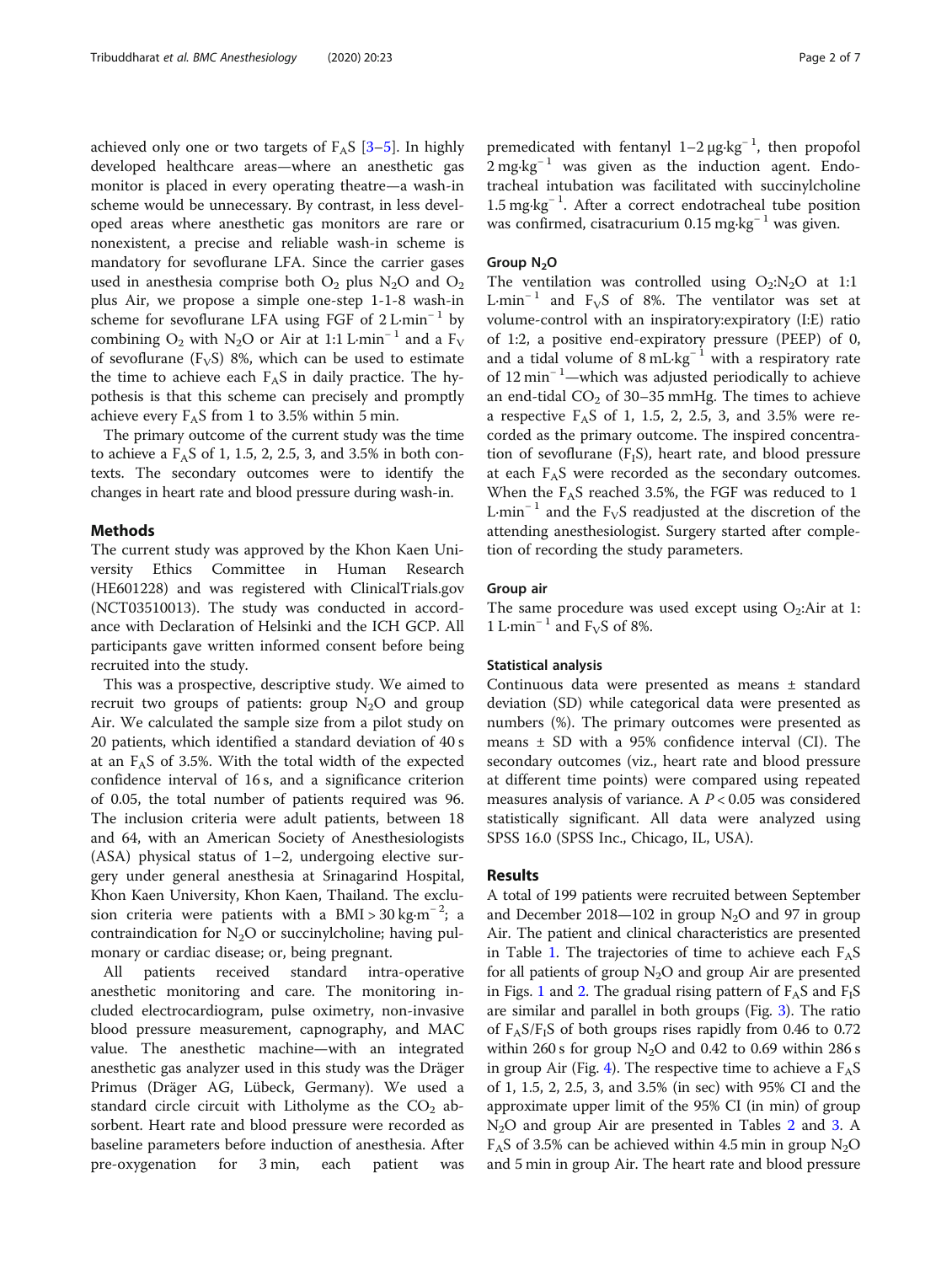<span id="page-2-0"></span>Table 1 Patient and clinical characteristics

| Parameter                       | Nitrous oxide $(n = 102)$ | Air $(n = 97)$   |  |
|---------------------------------|---------------------------|------------------|--|
| Age (years)                     | $42.5 \pm 12.7$           | $46.0 \pm 12.1$  |  |
| Weight (kg)                     | $58.6 + 10.0$             | $58.4 \pm 9.9$   |  |
| Height (cm)                     | $159.8 + 6.4$             | $160.3 + 7.7$    |  |
| Sex                             |                           |                  |  |
| Male                            | 22(21.6)                  | 24 (24.7)        |  |
| Female                          | 80 (78.4)                 | 73 (75.3)        |  |
| ASA classification              |                           |                  |  |
| 1                               | 71 (69.6)                 | 57 (58.8)        |  |
| $\mathfrak{D}$                  | 31 (30.4)                 | 40 (41.2)        |  |
| Systolic blood pressure (mmHg)  | $135.6 + 20.2$            | $128.7 \pm 17.5$ |  |
| Diastolic blood pressure (mmHg) | $80.9 \pm 10.2$           | $77.0 + 11.7$    |  |
| Heart rate (beat/min)           | $80.2 + 14.5$             | $76.2 + 11.3$    |  |

Data are presented as means  $\pm$  SD or numbers (%)

ASA American Society of Anesthesiologists

significantly increased initially (albeit slightly) then gradually decreased as the  $F_A S$  increased in both groups ( $p <$ 0.001 for all parameters) (Fig. [5](#page-5-0)).

# **Discussion**

Sevoflurane is a popular and widely used volatile anesthetic because it does not irritate the airway, hence it can be used as an induction agent, especially in children. Moreover, its low blood and fat solubility leads to rapid onset, easy depth of anesthesia adjustment, and early recovery [[6](#page-6-0)]. Due to its high cost, however, LFA is used to reduce the amount needed [[7](#page-6-0)]. The more important reasons to implement sevoflurane LFA are benefits to environment and mucociliary function of the patient [\[1\]](#page-6-0). Previously, the recommended lowest FGF to be used with sevoflurane was 1 L·min<sup>-1</sup> for exposures up to 1 h and  $2$  L·min<sup>-1</sup> for exposures > 1 h because of compound A concern [\[8\]](#page-6-0). With the introduction of strong base-free  $CO<sub>2</sub>$  absorbents (e.g., Amsorb Plus and Litholyme), the issue with compound A from sevoflurane has been resolved and sevoflurane can be safely used in LFA [[9](#page-6-0)]. LFA, however, needs a wash-in phase to rapidly build up  $F_A S$  to the required target concentration. The wash-in can be achieved by (a) increasing FGF to reduce the time constant  $[10]$  $[10]$ ; (b) increasing  $F_vS$  to induce a concentration effect [\[11](#page-6-0)]; or (c) integrating both methods.

A few studies have addressed the wash-in technique for sevoflurane LFA. Lindqvist et al. reported a 2-step wash-in technique to achieve a  $F_A S$  of 1.2%; starting with FGF  $1 \text{ L-min}^{-1}$  and F<sub>V</sub>S 8% for 1 min, then reducing FGF to 1, 0.7, 0.5, and 0.3 L·min<sup>−</sup> <sup>1</sup> . They found that the respective time to achieve the target  $F<sub>A</sub>S$  was 1.8, 1.5, 2.5, and 3.6 min [[3\]](#page-6-0). Horwitz et al. reported that by using a FGF of 1.0 or  $0.5$  L·min<sup>-1</sup> with a F<sub>V</sub>S 6% during the wash-in, the respective time to reach 1 MAC was  $6.2 \pm$ 1.3 and  $15.2 \pm 2.4$  min and up to 1.5 MAC at  $7.5 \pm 2.5$ and  $19 \pm 4.4$  min [\[4](#page-6-0)]. The limitation of these two schemes is that they cover only 1 or 2  $F<sub>A</sub>S$  targets, and hence cannot be applied for other required  $F_A S$  targets.

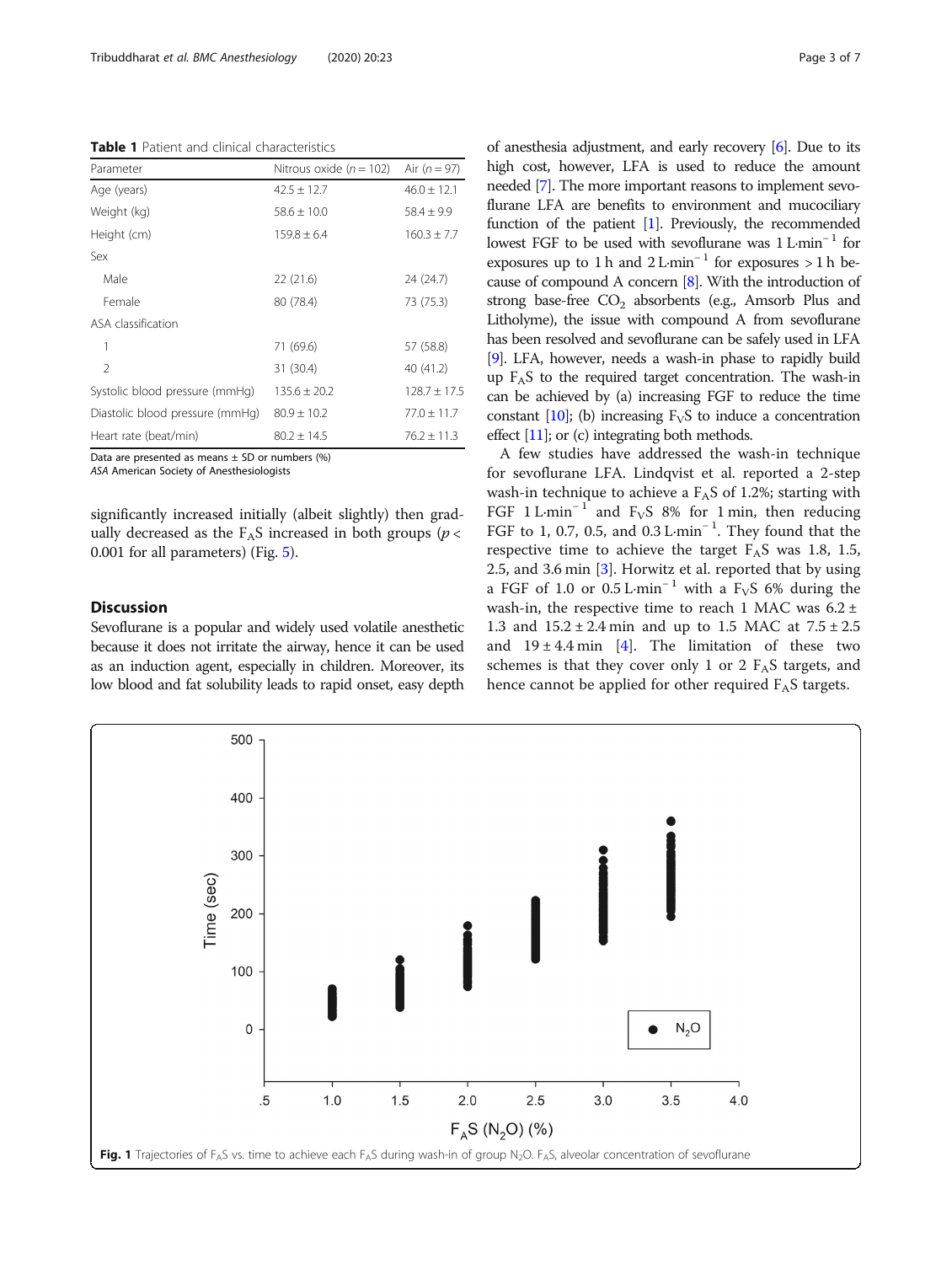<span id="page-3-0"></span>

Jakobsson et al. reported a wash-in in a test-lung model with a respective FGF of 0.3 and  $4 L·min^{-1}$  and a F<sub>V</sub>S of 8%. They found that the  $F_AS$  reached 1 MAC (2.1%) at  $547 \pm 83$  $547 \pm 83$  and  $38 \pm 6$  s, respectively [5]. Leijonhufvud et al. reported a wash-in in a test-lung using a respective FGF of 1, 2, 4, 4.8, 6, and 8 L·min<sup>-1</sup> and a F<sub>V</sub>S 6% in a Flow-I and a Aisys anesthetic machine. They found that the respective mean time to achieve 1 MAC was 431.3, 185.6, 66, 53.6, 53.6, and 52.6 s for the Flow-I and 262.7, 144.3, 57.7, 52.3, 57.7, and 58.3 s for the Aisys [\[12\]](#page-6-0). Finally, Shin

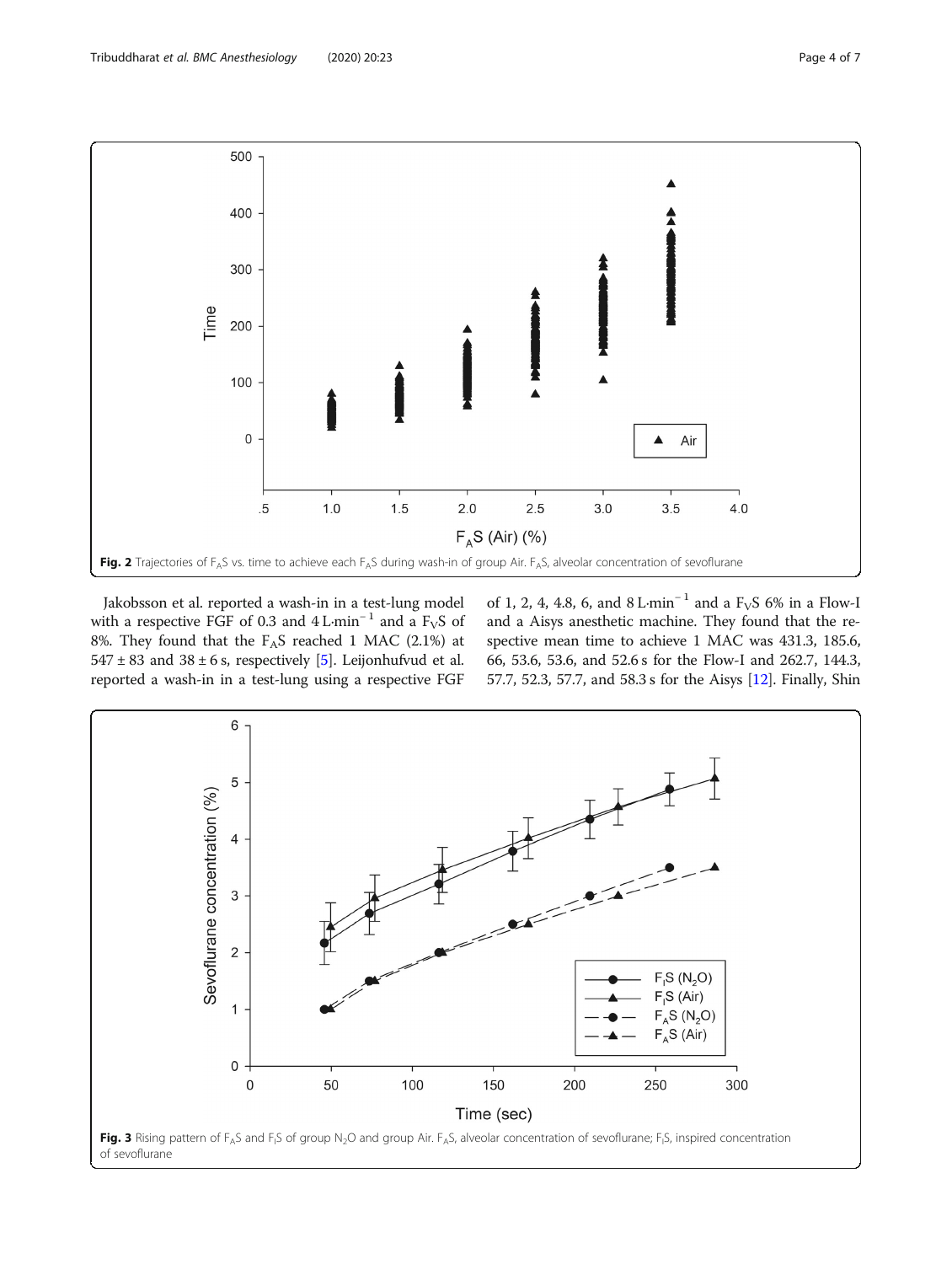<span id="page-4-0"></span>

et al. performed a wash-in study using a Primus anesthetic machine connected to a test-lung, using a FGF of 0.5, 1, and  $3$  L·min<sup>-1</sup> and setting the F<sub>V</sub>S to 6%. The respective mean time to reach a  $F<sub>A</sub>S$  of 4% for each FGF was 1165, 534, and 155 s [\[13\]](#page-6-0). The latter 3 studies were, however, all performed in test-lungs such that the uptake of sevoflurane by body tissues was not considered, so the results cannot be generalized to clinical practice.

The current study proposed a 1-1-8 wash-in scheme for sevoflurane LFA using  $N_2O$  or Air—which can rapidly and predictably achieve each  $F_A S$  (i.e., 1 to 3.5% as is used in daily practice within 4.5 and 5 min, respectively). The time to achieve every  $F_A S$  was identical for both groups except at  $F<sub>A</sub>S$  of 3 and 3.5% where the time in group Air was a nominally longer than group  $N_2O$  because of the second gas effect of  $N_2O$  [[11\]](#page-6-0). When this wash-in scheme uses  $O_2$ : N<sub>2</sub>O 1:1 L·min<sup>-1</sup> as the carrier gases, 50% N<sub>2</sub>O provides 0.5 MAC in addition to the MAC of sevoflurane [\[14\]](#page-6-0), hence this protocol can further reduce the use of sevoflurane. When  $N<sub>2</sub>O$  is contraindicated or Air is preferred, a higher  $F_A S$  is required, and yet this wash-in scheme consistently, precisely, and promptly achieves the required target.

Comparing with a similar 1-1-12 wash-in scheme for desflurane LFA which uses desflurane 12% (2 MAC) [[15](#page-6-0), [16\]](#page-6-0), the current 1-1-8 sevoflurane wash-in scheme uses a higher MAC (8% or 4 MAC) of sevoflurane. The reasons are that (a) sevoflurane has greater blood and fat solubility than desflurane, leading to higher body tissue uptake, which results in a longer time to achieve an equivalent MAC; and, (b) sevoflurane has a 3 times lower MAC value, hence 4 MAC of sevoflurane was used to augment a concentration effect [\[11](#page-6-0)].

The trajectories of the times to achieve each  $F<sub>A</sub>S$  in both groups (Figs. [1](#page-2-0) and [2](#page-3-0)) suggests that the tested wash-in

**Table 2** Actual time in seconds with 95% CI and approximate upper CI limit time in minutes to achieve each  $F_A S$  in group  $N_2O$  $(n = 102)$ 

| $FAS$ (%)      | $F_1S(96)$ | Time (sec)       | 95%CI (sec)   | Approximated upper CI limit time (min) |
|----------------|------------|------------------|---------------|----------------------------------------|
|                | 2.2        | $45.8 \pm 9.8$   | 43.9-47.8     |                                        |
| 1.5            | 2.7        | $73.5 \pm 14.5$  | $70.7 - 76.4$ | 1.5                                    |
| $\overline{2}$ | 3.2        | $116.3 \pm 20.4$ | 112.3-120.3   |                                        |
| 2.5            | 3.8        | $161.9 \pm 23.3$ | 157.3-166.4   |                                        |
| 3              | 4.4        | $208.4 \pm 30.6$ | 202.4-214.4   | 3.5                                    |
| 3.5            | 4.9        | $258.5 \pm 35.0$ | 251.7-265.4   | 4.5                                    |

Data are presented as means ± SD or ranges

 $F_1S$  inspired concentration of sevoflurane,  $F_AS$  alveolar concentration of sevoflurane, CI confidence interval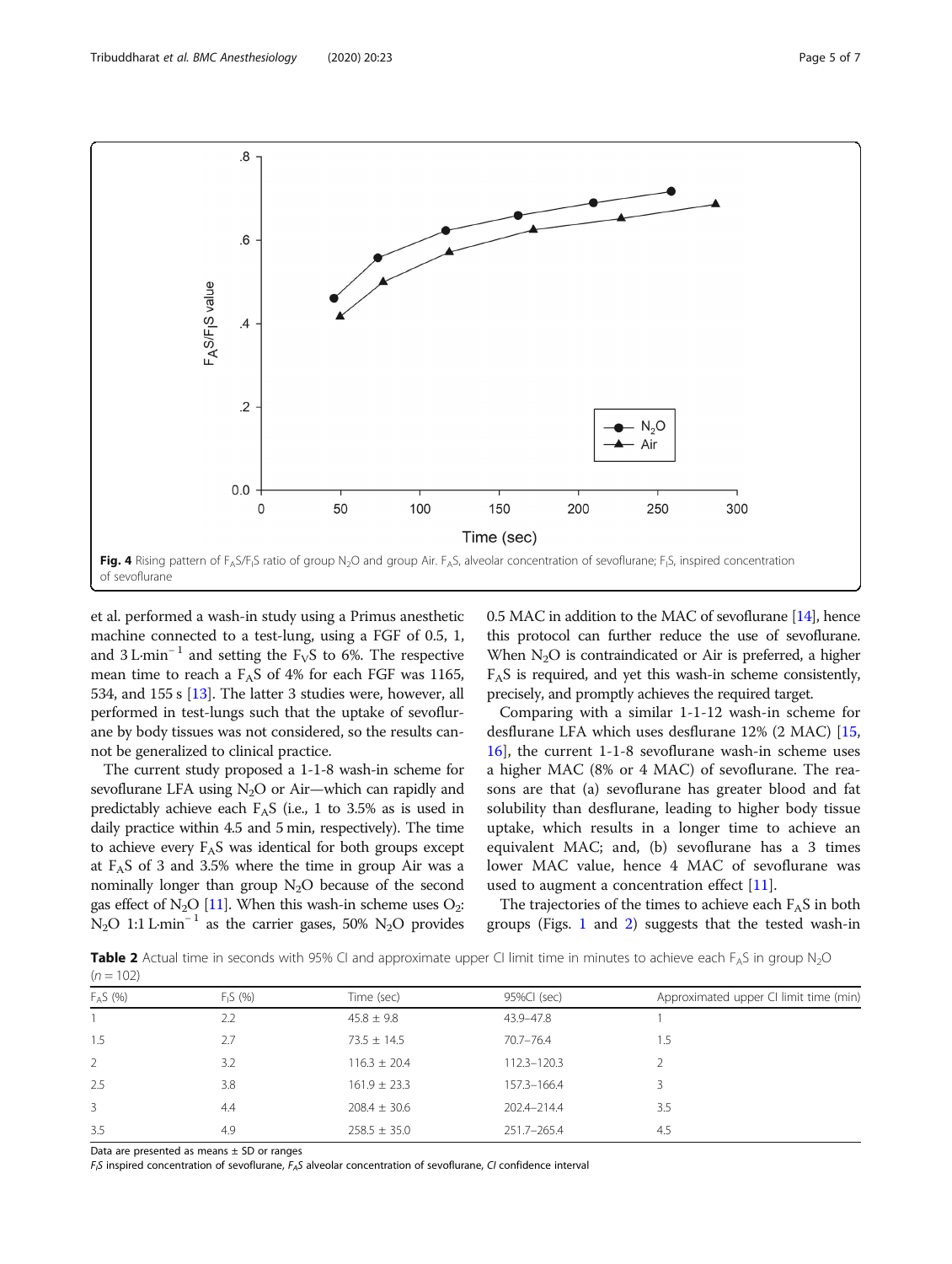| $\sim$ $\sim$ $\sim$ |            |                  |               |                                        |  |  |
|----------------------|------------|------------------|---------------|----------------------------------------|--|--|
| $F_A S$ (%)          | $F_1S(96)$ | Time (sec)       | 95%CI (sec)   | Approximated upper CI limit time (min) |  |  |
|                      | 2.4        | $49.6 \pm 10.9$  | $47.4 - 51.8$ |                                        |  |  |
| 1.5                  | 3.0        | $76.8 \pm 16.5$  | 73.5-80.2     | 1.5                                    |  |  |
| $\mathcal{L}$        | 3.5        | $118.5 \pm 24.0$ | 113.6-123.3   |                                        |  |  |
| 2.5                  | 4.0        | $171.5 \pm 30.5$ | 165.4-177.7   |                                        |  |  |
| 3                    | 4.6        | $226.9 \pm 38.4$ | 219.1-234.6   | 4                                      |  |  |
| 3.5                  | 5.1        | $286.4 \pm 48.1$ | 276.7-296.1   |                                        |  |  |
|                      |            |                  |               |                                        |  |  |

<span id="page-5-0"></span>Table 3 Actual time in seconds with 95% CI and approximate upper CI limit time in minutes to achieve each  $F_A S$  in group Air (n = 97)

Data are presented as means  $\pm$  SD or ranges

 $F_1S$  inspired concentration of sevoflurane,  $F_AS$  alveolar concentration of sevoflurane, CI confidence interval

scheme has acceptable intra- and inter-subject variability. The parallel rising pattern of  $F_A S$  and  $F_I S$  (Fig. [3](#page-3-0)) shows that the wash-in scheme has enough power to drive both  $F_A S$  and  $F_I S$  to the desired target of both groups within 4.5 and 5 min, as reflected in the rising  $F_A S/F_I S$  ratio pat-tern (Fig. [4\)](#page-4-0). The rising  $F_A/F_I$  ratio pattern reflects the onset of volatile anesthetic: the more rapid the rise the shorter the onset. The rapidly rising  $F_A S/F_I S$  ratio of the 1-1-8 wash-in scheme in both groups underscores the efficacy of this scheme. The higher  $F_A S/F_I S$  ratio of the group  $N_2O$  reflects the second gas effect [\[11\]](#page-6-0).

The changes in heart rate and blood pressure during the wash-in process are similar to the 1-1-12 wash-in scheme for desflurane [[15](#page-6-0), [16\]](#page-6-0) (i.e., slightly increasing initially then gradually decreasing as presented in Fig. 5). The changes are statistically but not clinically significant.

The 1-1-8 wash-in scheme has many advantages: (a) simplicity – just a one-step setting; (b) coverage – includes every  $F_A S$  target from 1 to 3.5% used in daily practice both in balanced anesthesia and pure inhalation anesthesia; (c) swiftness – accomplishing the desired target within 1 to 4.5 or 5 min; (d) safety – no clinically significant change in heart rate and blood pressure; (e) economy – just 2 L·min<sup>-1</sup> of FGF; and (f) applicability – can be applied with both  $N_2O$  and Air. When the target  $F_AS$  is achieved, the FGF can be reduced to 1 L· min<sup>-1</sup> and the F<sub>A</sub>S can simply be maintained by setting the  $F_VS$  above the desired  $F_AS$  by 50 to 60% [[17](#page-6-0)]. The current study used Litholyme as the  $CO<sub>2</sub>$  absorbent to guarantee the safety of sevoflurane LFA.

Most hospitals in developed countries have an anesthetic gas analyzer in the operating theatre, making any wash-in scheme unnecessary during low-flow